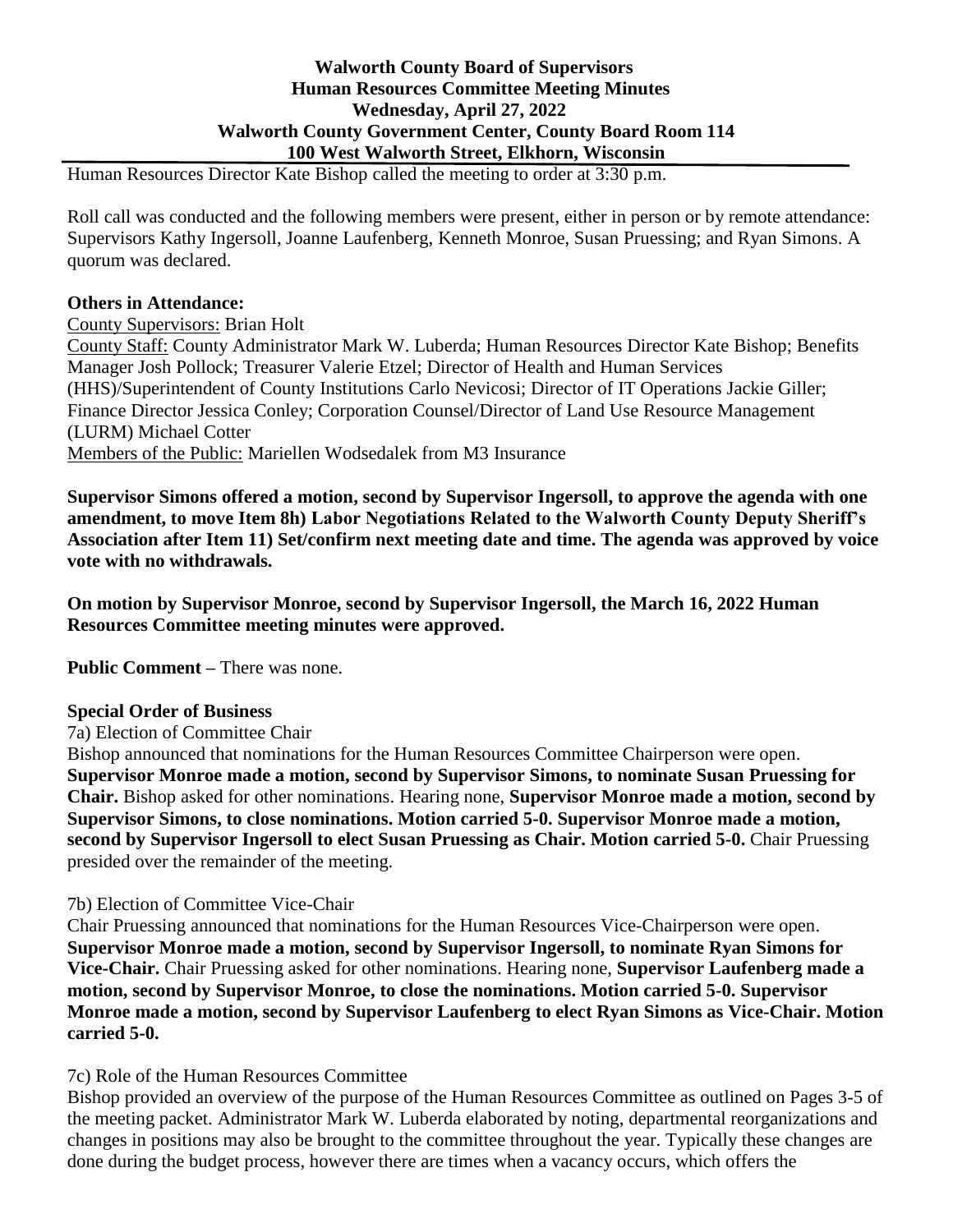opportunity to reevaluate staffing needs. The other time these staffing changes may occur outside of the budget process is when funding becomes available.

## **New Business**

8a) Resolution No. \*\*-05/22 Authorizing the Reclassification of a Vacant 1.00 FTE Children and Families Case Manager Position to a 1.00 FTE Birth to Three Service Coordinator Position at Health & Human **Services** 

Bishop explained, there is a vacant Children and Families Case Manager position, which allowed Director of Health and Human Services (HHS)/Superintendent of County Institutions Carlo Nevicosi to reevaluate positions and programs within the Children and Families Division of HHS. This resolution was discussed and approved at the Health and Human Services Board Meeting. Nevicosi explained that there has been a decrease in case load for Child Protective Services (CPS) and an increase in referrals to the Birth to 3 program. Therefore, this change would allow for a better response to service demands. This is also a position downgrade, which would result in a \$23,700 savings for 2022 and a \$16,700 savings in 2023. Supervisor Laufenberg wished to go on record to state her son's developmental delays were due to vaccinations. **Vice-Chair Simons offered a motion, second by Supervisor Monroe, to approve the resolution Authorizing the Reclassification of a Vacant 1.00 FTE Children and Families Case Manager Position to a 1.00 FTE Birth to Three Service Coordinator Position at Health & Human Services. Motion carried 5-0.**

8b) Resolution No. \*\*-05/22 Authorizing the Reclassification of a Vacant 1.00 FTE Purchasing Supervisor Position to a 1.00 FTE Senior Buyer Position in the Finance Department

Bishop stated, there was a promotion within the Purchasing Department which resulted in a vacancy of the Purchasing Supervisor position, and provided an opportunity to evaluate staffing needs. Finance Director Jessica Conley is now looking to downgrade the Purchasing Supervisor position to a Senior Buyer position to better assist with needs of the County. This will result in a \$27,871 savings for 2022 and an \$11,672 savings annually. Conley commented that during the budget process, the Purchasing Supervisor position was necessary but at this time, the Senior Buyer position is more appropriate. **Supervisor Laufenberg offered a motion, second by Vice-Chair Simons, to approve the resolution Authorizing the Reclassification of a Vacant 1.00 FTE Purchasing Supervisor Position to a 1.00 FTE Senior Buyer Position in the Finance Department. Motion carried 5-0.**

8c) Resolution No. \*\*-05/22 Authorizing the Reclassification of a 1.00 FTE Administrative Clerk II Position to a 1.00 FTE Administrative Clerk III Position in the Treasurer's Office

Bishop noted, due to the upcoming vacancy of an Administrative Clerk III position, Treasurer Valerie Etzel is requesting a reclassification of an Administrative Clerk II position to be increased to an Administrative Clerk III. After evaluation, it was determined the skill set and job duties would be better aligned with an Administrative Clerk III position. There will be a savings of \$1,528 for 2022 and an annual cost of \$1,991 which will be built into the budget process. Etzel stated this change will allow for the perfect opportunity to cross train and create coverage within the department. **Supervisor Ingersoll offered a motion, second by Supervisor Monroe, to approve the resolution Authorizing the Reclassification of a 1.00 FTE Administrative Clerk II Position to a 1.00 FTE Administrative Clerk III Position in the Treasurer's Office. Motion carried 5-0.**

8d) Resolution No. \*\*-05/22 Authorizing the Reduction of a Vacant 1.00 FTE Administrative Clerk III

Position to a 0.60 FTE Administrative Clerk III Position in the Informational Technology Department Bishop explained, there is a vacant Administrative Clerk III position in the Information Technology (IT) Department and Director of IT Operations Jackie Giller has determined there is no need for this to be a fulltime position. This will result in a savings of \$28,113 for 2022 and an annual savings of \$30,503. Giller stated she has been evaluating this position for a long time and due to efficiencies within the department, it is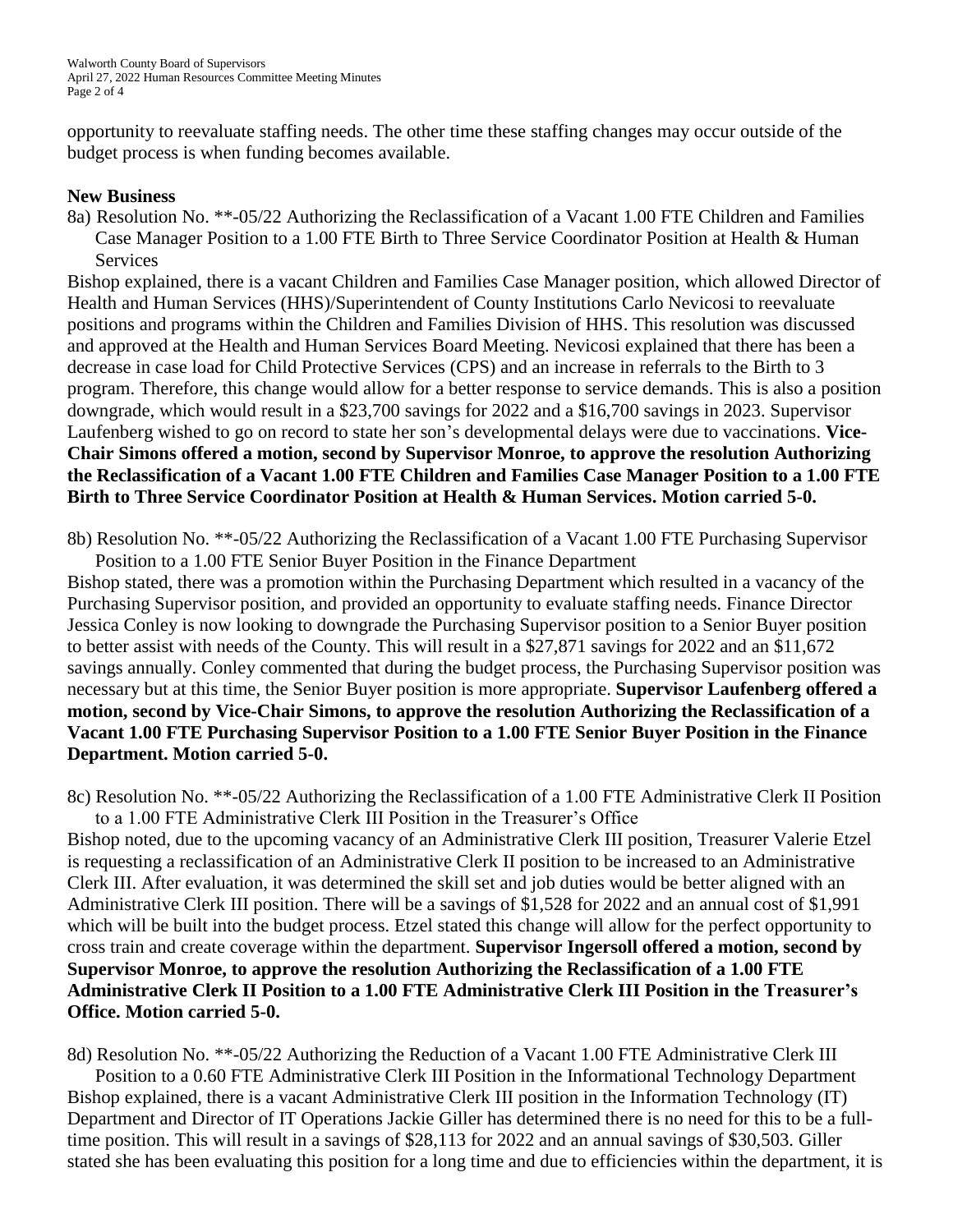Walworth County Board of Supervisors April 27, 2022 Human Resources Committee Meeting Minutes Page 3 of 4

not feasible to consider the position as full-time anymore and would prefer to use the cost savings for other purposes in the department. **Supervisor Laufenberg offered a motion, second by Vice-Chair Simons, to approve the resolution Authorizing the Reduction of a Vacant 1.00 FTE Administrative Clerk III Position to a 0.60 FTE Administrative Clerk III Position in the Informational Technology Department. Motion carried 5-0.**

8e) Contract award recommendation for the County's Prescription Drug Plan/Pharmacy Benefits Manager (PBM)

Bishop stated, the Pharmacy Benefits Manager (PBM) contract expires at the end of this year. Therefore, a Request for Proposal (RFP) was put out in collaboration with Walworth County's employee benefits consultant, M3 Insurance. Included in the packet on Pages 18-21 is a Memorandum detailing the process, findings, and recommendation. Mariellen Wodsedalek from M3 insurance provided an overview of the process utilized to determine the recommendation of Magellan for the PBM. Discussion followed. **Supervisor Laufenberg offered a motion, second by Vice-Chair Simons, to approve the Contract award recommendation of Magellan for the County's Prescription Drug Plan/Pharmacy Benefits Manager (PBM). Motion carried 5-0.**

8f) Contract award recommendation for Employee Benefits Consulting Services

Bishop explained, the contract with Walworth County's current Employee Benefits Consulting Firm, M3 Insurance, is set to expire this year. Human Resources and the Purchasing Department conducted an RFP in which six vendors, one being the incumbent M3 insurance, submitted proposals. Of those six, three provided presentations and after consideration, the recommendations is to go with Hausmann Group for the contract award. The official start of the contract would be July 1, 2022, however there is a request for an early start of May 9, 2022 to ensure a smooth transition. The current year cost commitment would be \$21,833.82 and the three year contract cost would be \$195,000. Discussion followed. **Supervisor Monroe offered a motion, second by Supervisor Ingersoll, to approve the contract award recommendation of Hausmann for Employee Benefits Consulting Services. Motion carried 5-0.**

8g) Contract award Learning Management System

Bishop provided an overview of the new Learning Management System (LMS) offered by NeoGov. Walworth County currently uses NeoGov for applications for employment and employee reviews. This new online learning program will be utilized for annual training and provide managers the opportunity to use other trainings applicable to their office with tracking capabilities.

## **Reports**

9a) Report of Approved Overfill of an Administrative Clerk III position in the UW-Extension Office per Section 15-18 of the Walworth County Code of Ordinances

Bishop reported, Area UW-Extension Director Christine Wen had requested an overfill of an Administrative Clerk III position for four weeks due to a retirement and it was approved by Administrator Luberda.

9b) Report on Ord. No. 1255-11/21 – Continuing Limited-Term, Human Resources-Related Special Authority to Enable Continued Response to and Management of Operations During the COVID-19 Pandemic by Extending Certain Authorization as Previously Approved

Bishop stated there was nothing to report as there was no need for any employees to work outside the scope of their job duties to help with COVID related tasks.

**Reports/Announcements by Chairperson –** There were none.

**Confirmation of next meeting:** The next meeting was confirmed for Wednesday, May 18, 2022 at 3:30 p.m.